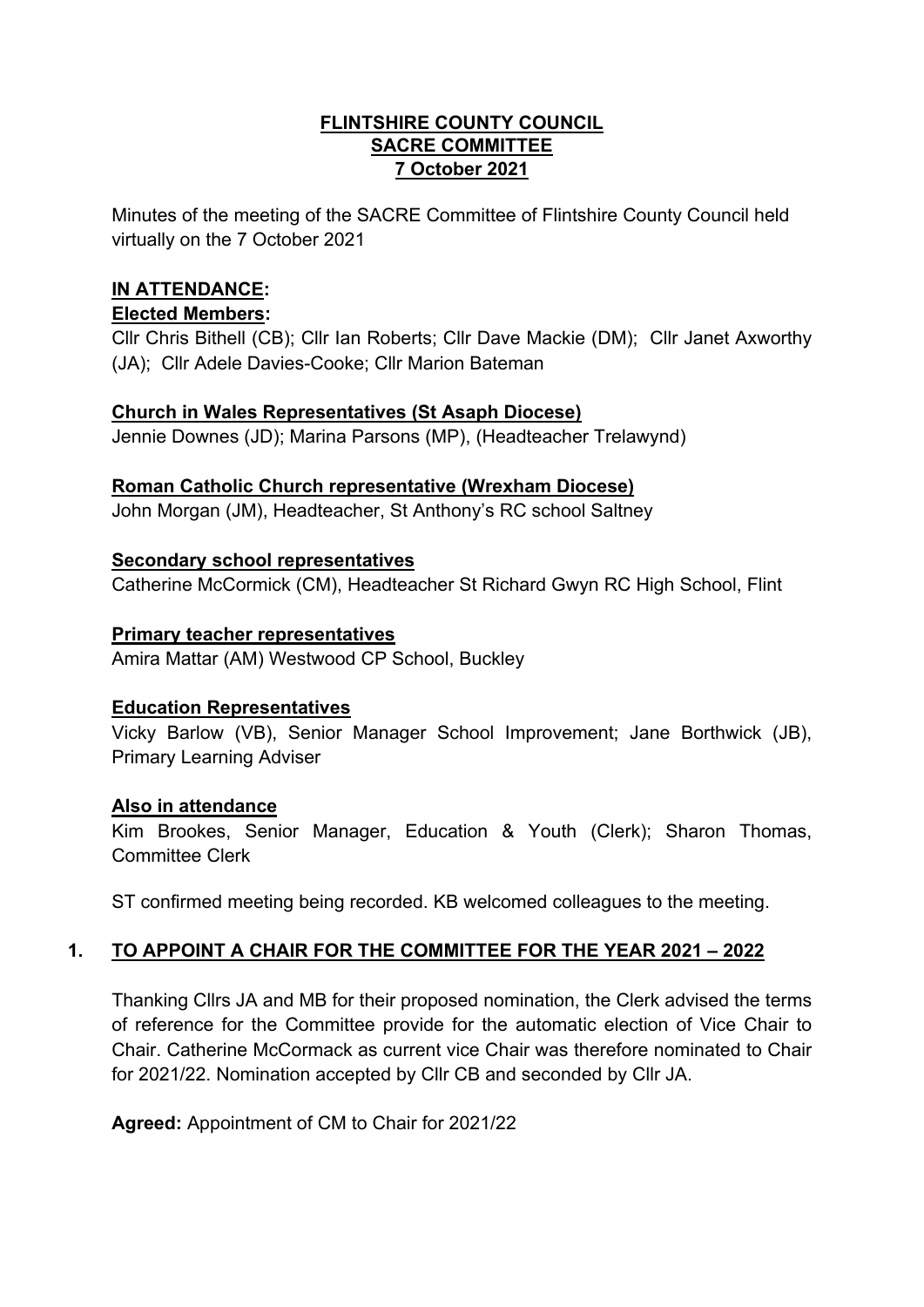# **2. TO APPOINT A VICE CHAIR FOR THE YEAR 2021-22**

Clerk advised the meeting of the rotating pattern for nomination of officers from either Members; schools or church representatives. Nominations for vice chair therefore requested from church representatives. No nominations were received therefore Cllr CB proposed Cllr MB, seconded by Cllr ADC.

**Agreed:** Appointment of Cllr MB to Vice Chair for 2021/22

# **3. APOLOGIES FOR ABSENCE**

Apologies received and accepted from Wendy White (RC representative); Claire Homard (Chief Officer); Councillor Colin Legg; Rev Huw Powell Davies (Presbyterian Church In Wales representative) ; Simon Piercy (Primary heads Federation representative)

### **4. DECLARATIONS OF INTEREST: CODE OF LOCAL GOVERNMENT CONDUCT**

None declared except Councillors who are school governors

#### **5. MINUTES OF MEETING HELD ON 16 JUNE 2021**

Agreed as a correct record.

#### **Matters arising**:

VB to send out WASACRE website link and confirmed that following the Workshop held in July, a response had been submitted to Wales Government on the consultation to the proposed statutory framework. Anticipated that the new framework available by the end of the term. Planning on Spring Syllabus conference and sharing of resources across Wales underway; planning for support with professional development on the new curriculum for the Summer Term and an action on the SACRE to develop our new Standing Advisory Council as will be required under the new framework.

**Action**: proposals on the new Standing Advisory Council to be brought to November meeting for discussion.

### **6. CURRICULUM FOR WALES 2022**

Jane Borthwick Primary Learning Adviser (JB) circulated examples of some of the activities schools have been engaging in this term where they are bringing the 4 purposes to life through Religion, values and ethics based activities:

Ysgol Y Llan Whitford have been working with their Ethos committee to improve values and Ethos in their school, this involved them in being creative contributors to the way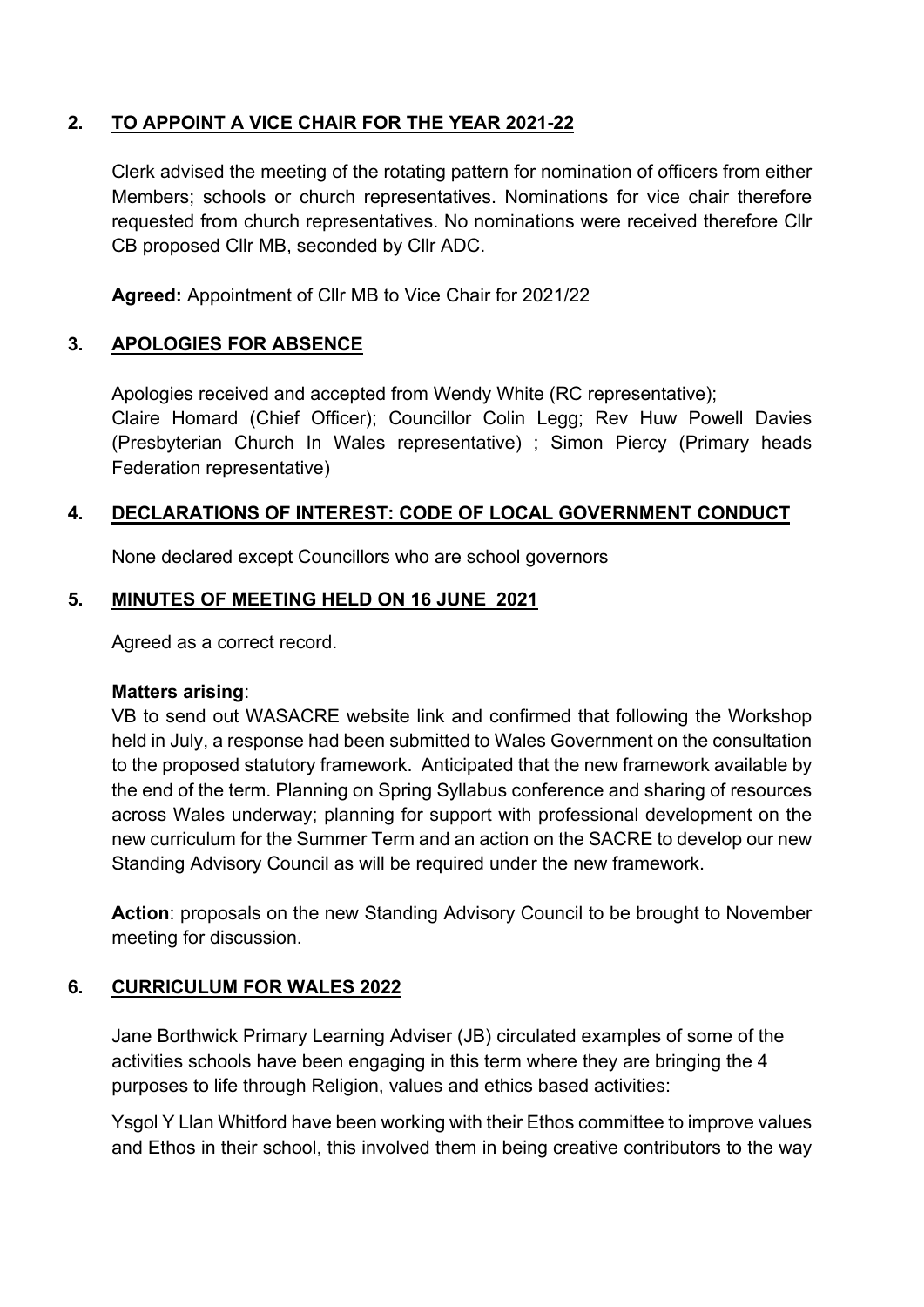things happen in their own school. They have shared their work via a playlist on the good practice section in HwB – the all wales learning resource

Ysgol Nannerch and Ysgol Nercwys have been working on many different areas which meet the 4 purposes of the new curriculum: Artist in Residence; World Religions, a topic pupils took forward as they were interested in Christianity and other faiths. Pupils each week explored and researched a different faith and created artefacts; Celebrating school values through Seren Yr Wythnos and VIP.

St Ethelwold's school in Shotton: year 3/4 children read the book 'We are all born free - The universal Declaration of Human rights in pictures'.

Ysgol Y Foel, Cilcain: achieved recognition with the prestigious *AONB Landscape Award* for their ground breaking renewable energy project. Pupils share their schools achievements to benefit the school and environment, and achieve recognition from the *AONB Landscape Award.*

Chair thanked JB for her presentation and agreed to share with secondary colleagues. Cllrs CB and JA welcomed the information and opportunity to air and celebrate with schools, finding the stories uplifting and inspirational. JD confirmed more examples can be shared of activities undertaken in the church in wales schools.

**Action:** VB will pass on thanks to schools and look to share news stories more widely through the Corporate Communications Team.

# **7. UPDATE ON THE WORK OF ESTYN FOR 2021-22**

VB informed the meeting that Estyn have paused the autumn cycle of inspections to allow schools to concentrate on health and wellbeing and the requirements of the new curriculum and the Additional learning Needs Act.

New inspection arrangements to be trialled:

- Five inspection areas to be the same with Area 1 being termed learning not standards
- The summative judgement to be removed to allow focus on the body of the report on strengths
- Reduce notice of inspection from 15 to 10 days
- Collective worship remains

Estyn still monitoring schools in categories with engagement visits, looking at blended learning and thematic reviews.

### **8. FUTURE MEETINGS**

VB advised the next WASACRE meeting on the 23 November 2021; details to be circulated to members and virtual representation requested.